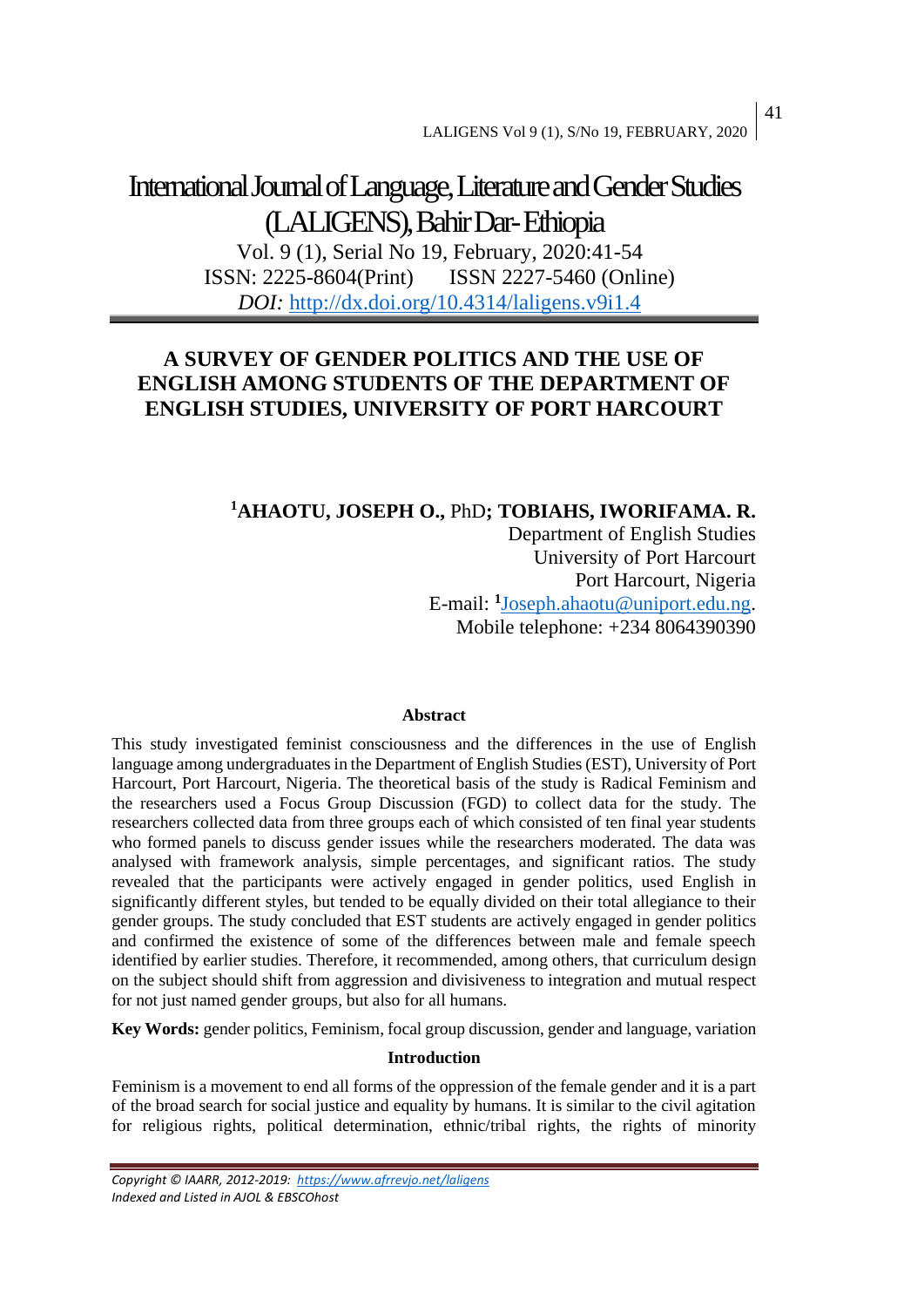## LALIGENS Vol 9 (1), S/No 19, FEBRUARY, 2020 42

populations, and the rights of physically challenged persons. However, feminism has become more prominent than other forms of agitation in public discourse; including the wave of anticolonial movements that brought independence to former colonized parts of Africa and Asia. Through a multi-faceted campaign that has grown into political, social, linguistic, and educational philosophies, feminists have consistently achieved landmark changes in many aspects of traditional social structure that had been too unfair to females. For instance, until quite recently, no mainstream religion allowed females to be ordained priests and females were grossly marginalized in political and cultural leaderships. But presently, the narrative has changed, although there are still some obstacles to complete equality of both genders in these aspects of life.

Early women liberation movements were largely focused on the attainment of equal rights for women in employment opportunities, educational/professional opportunities and the rights to vote and be voted for in elections. Women have made significant gains in these areas through the influence of feminism, a critical school of thought and a revolutionary re-valuation of society and the roles it has reserved for females. Feminism has also raised gender politics to the highest pedestal of social discourse in education, the media, politics, language, and indeed, every human endeavour.

#### **Objectives of the study**

The aim of this study is to determine the gender political consciousness of EST students and also determine whether there are differences in the use of English between males and females in the group.

#### **Statement of the Research Problem**

Issues of gender are prominent in many aspects of daily existence of modern humans; especially in social relations and communications. The Department of English Studies, University of Port Harcourt has responded to the need of undergraduate students of the Department to function socially and communicate effectively by creating courses that create awareness of gender politics and its impact on effective social relations and effective communications. These courses are:

- 1. EST 126.2: Language & Society
- 2. EST 216.2: Varieties of English
- 3. EST 310.2: Sociolinguistics
- 4. EST 417.1: Literary Theory & Criticism

However, once the students obtain pass grades in these courses, no one has undertaken to evaluate the learning outcome of the courses. The research problem therefore is to provide an essential feedback on the student's learning by determining whether these courses succeeded in raising their awareness on gender politics.

#### **Research Questions**

- 1. Do male and female EST students speak differently in the process of communication?
- 2. Does gender affect interaction among male and female EST students?
- 3. Are the participants conscious of issues of gender politics?
- 4. Did the four EST courses listed in this study contribute to this consciousness?
- 5. Does their passion on the issues of gender politics align with their individual gender?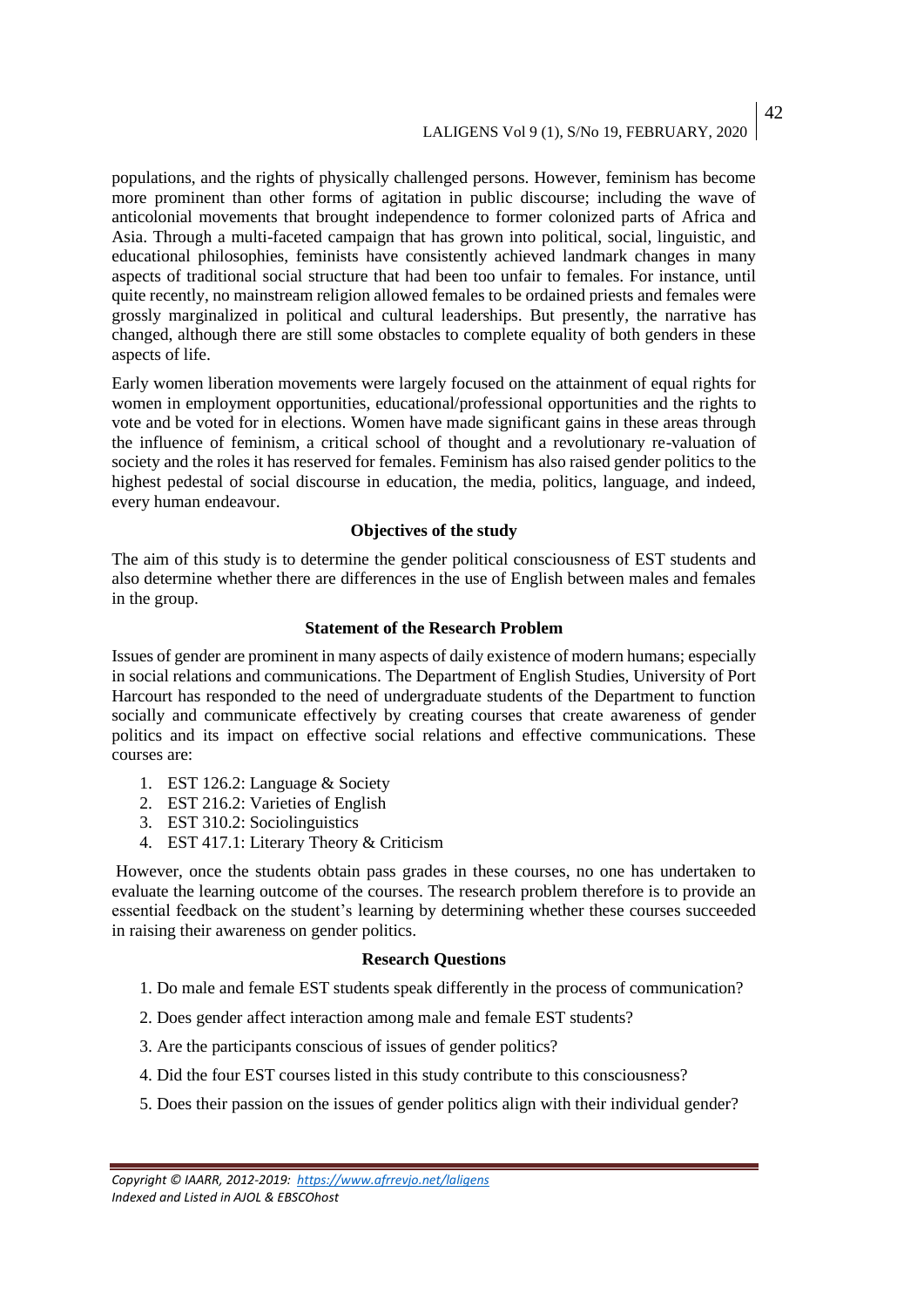# **Significance of the Study**

This study is significant because it attempted to relate instructional content to lifestyle in the English language used by male and female students of the Department of English Studies. The study provides further feedback on some courses taught in the Department and may assist curriculum designers in the development of course content.

#### **Hypothesis**

The research questions will be validated with the following three null hypotheses:

- 1. There is no evidence of consciousness of gender politics in the use English language by male and female EST students.
- 2. There is no gender-based observable differences between male and female EST students' use of English.
- 3. The EST courses listed in the study did not contribute to the patterns of gendered interaction by male and female EST students in the study and the participants' gender consciousness.

## **The Theory of Radical Feminism**

Radical Feminism is a branch of the feminist movement that became prominent during the second wave of feminism in the 1960s. At this point in time, American women had won the right to vote and were working more outside of the home. In addition, the United States had gone through the sexual revolution which had lowered the pressure for people to be strictly monogamous and had given them more room for sexual expression. So, feminists found new perspectives to their agitation. These developments were boosted by the publication of Germaine Greer's *The female eunuch* and Simone de Beaurvoir's *The second sex*. These two books have since become the reference points in radical feminism because they propose a militant rejection of female domination and advocated the celebration of the female experience as authentic and equal to the male experience. For instance, Greer called on females to drop the shame often associated with female experiences of sexuality, orgasm, menstruation, etc. and go ahead in celebration of self.

Feminism forces a new way of using language on society and this has raised consciousness on issues of gender inequalities not only in language studies but also in society as a whole. This is the remarkable difference between the first wave of moderate feminism and the second wave of radical feminism. Greer (1970, p. 11) observed of these two brands of feminism as follows:

> The new emphasis is different. Then genteel middle-class ladies clamoured for reform, now ungenteel middle-class women are calling for revolution. For many of them, the call for revolution came before the call for the liberation of women.

By these words, she proclaimed a new phase in feminism. The following are some of the manifestations of gender bias; which traditional society forces on females:

- Not paying a person an equal wage, or offering them the same benefits as other employees, because of their sex or gender.
- Treating a person, often a woman, as a sexual object (objectification)
- Using offensive language or making offensive jokes based on someone's sex or gender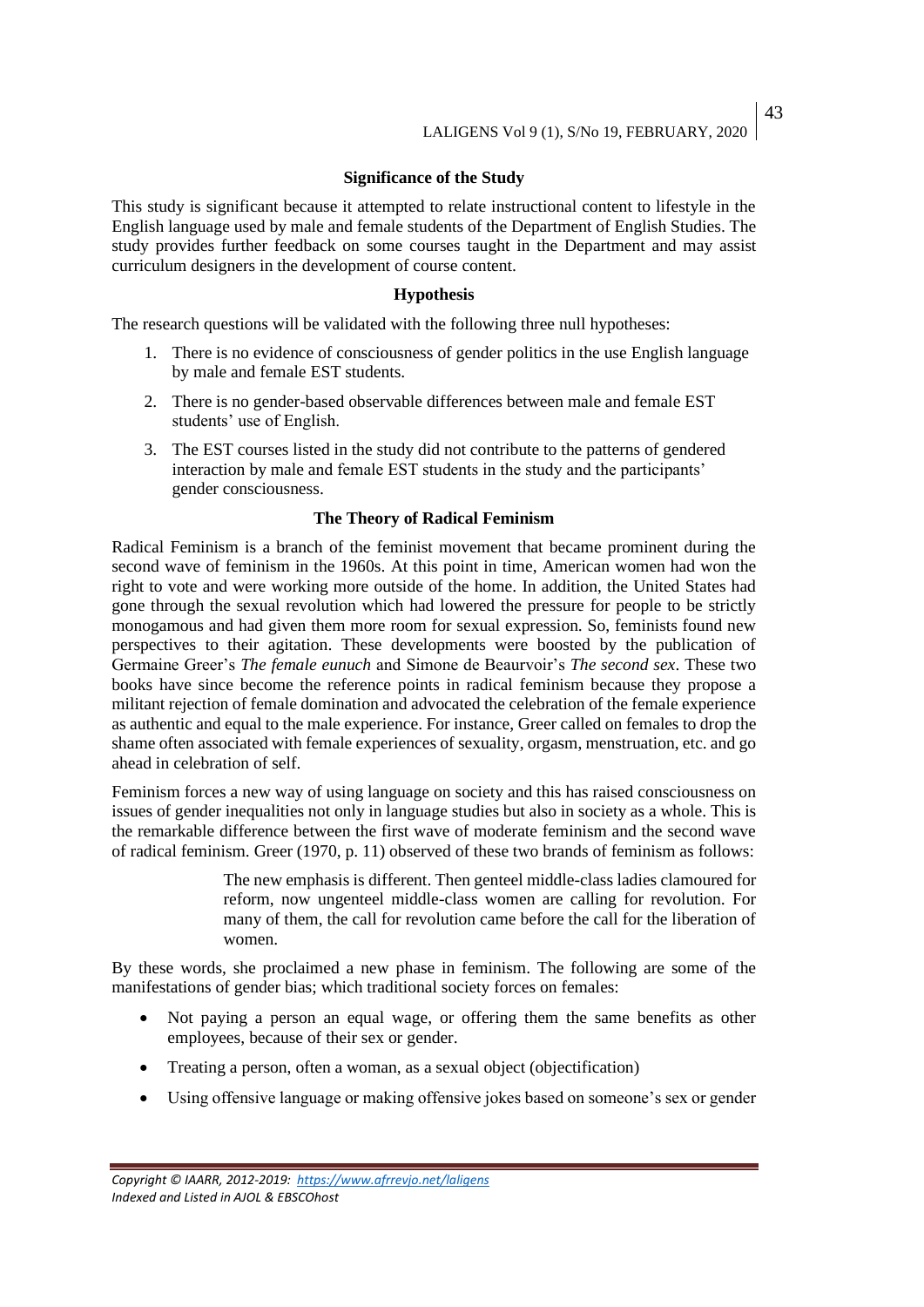- Only allowing one sex to participate in certain activities such as sports, military service, positions in the clergy, traditional leadership, Etc.
- Denying a person access to education because of their sex or gender
- Creating an environment where one gender feels unsafe or uncomfortable
- Not supporting girls' sports teams, the same way support is given to equivalent boys' sports teams.

Radical feminism suits this study as a framework because the feminist rejection of the language of traditional society is radical in nature. The researchers also believe that the success of this goal (and it is succeeding) will mark a landmark achievement for radical feminism because many critics gave it little chance few decades ago. Since language is the core of human thought and understanding, gender equality in language will usher in the successful removal of female biases and sustain the equality in future generations.

## **Literature Review**

Feminism is a movement for a change of the traditional attitude of male dominance of women in society. The domination of women is prominent in the cultural practices of diverse societies in which females are generally assigned inferiority and insignificance in cultural values. Females were treated as the objects in several social norms such as relationships, marriage, politics, education, religion, etc. and were not accorded equal rights with their male counterparts. Consequently, many societies harbour several forms of suppressive inequalities (such as unequal marital relationships, the denial of political, religious, and educational rights, etc.) against women. According to Ahaotu, Onuagha, and Ibrahim (2013, p. 30):

> The concept of feminism has evolved into one of the most popular tools of contemporary literary criticism. Although the concept is predominantly treated more as a movement than as a theory of criticism, its influence on literary criticism is so far-reaching that popular texts of the pre-feminist era are reevaluated for conformity to feminist critical canons. Presently, male writers strive to achieve a balance in gender delineation of literary characters, otherwise, such writers risk being vilified as the stereotypical malevolent masculinists.

They further explained that the suppression of females was generally entrenched in social practices and manifested in the following inequalities:

- ➢ Female children were not sent to school like their male counterparts but were rather kept at home to serve domestic functions until they are old enough to marry and continue the cycle domestic chores and childbearing. Some female children were married off early or sold outright to raise money for the education or marriage of preferred male children.
- ➢ In Africa, the traditional institution of marriage subjugated women further and treated them as appendages to their better male spouses through female circumcision, polygamy, widowhood practices, and other anti-feminist traditions. Some of these practices exists till date: polygamy is still prestigious while polyandry is still a taboo; females are still circumcised to tame their libido while male circumcision is a religious/cosmetic beautification and both virility and sexual prowess are celebrated virtues in males; African widows still undergo dehumanizing cultural practices while African widowers do not undergo any deprivations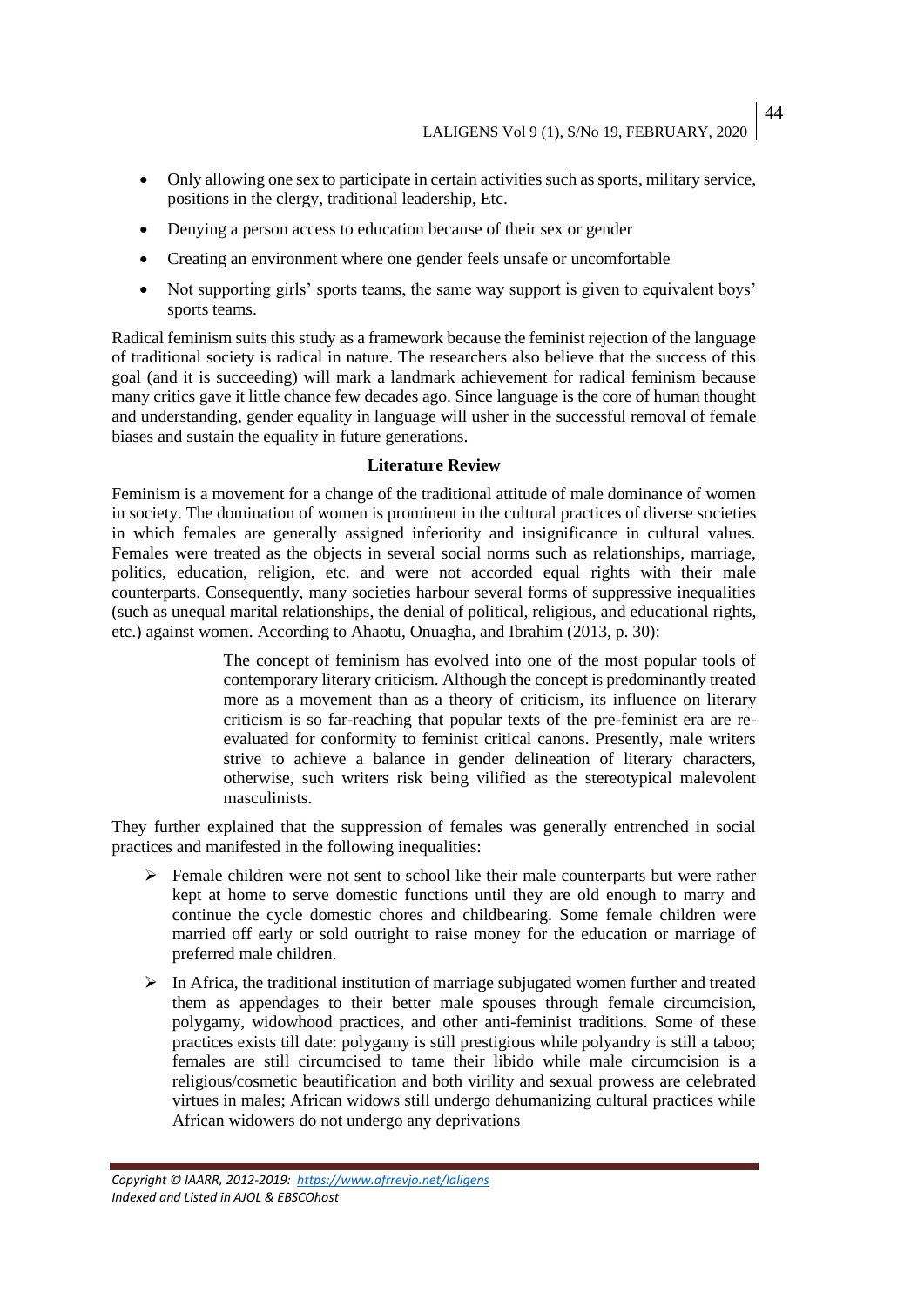45

- $\triangleright$  Gender discrimination also manifested in the evils of slave trade when female slaves sold for far less than the value of their male counterparts.
- $\triangleright$  In religious politics, women are even more rigidly subjugated and barred from either joining the mainstream priesthood or fully exploring their capabilities to the goal of rising to the zenith of leadership. Early women liberation movements were largely focused on the following general areas:
- Eradication of discrimination in employment opportunities.
- Eradication of discrimination in educational/professional opportunities.
- An end to the use of women as sex objects of men.

A more radical brand of feminism developed in the 1960s and expanded the frontiers of feminist demands to include marriage and child-bearing rights. The feminists of this era initiated 'radical' demands: that child-bearing should be made optional in marriages and that female individual identity must be treated as equal and alternative to the male identity. Contemporary feminist schools of thought include Moderationists, Accommodationists, and Western Radicals. All shades of feminism are united in their attack on the traditional structures of patriarchy, such as cultural practices and language.

Akande (2002) identified a dichotomy between Western and Southern feminist, among other differences in the feminist movement. She buttressed her argument on the existential reality of hierarchy in social, political, economic, and religious interactions and considered that it would be 'It would then be euphoric to postulate of a future of total equality amongst all peoples of different cultures, gender, race and religions whether intra or internationally, in the domestic and in the public domain.' (n.p). Thorne and Henley (1975) argued that male dominance has shaped the meaning of words referring to both females and males; words associated with males more often have positive connotations and they convey notion of power and leadership than female words, which are more often negative, conveying weakness, inferiority, immaturity, and irrelevance.

Unlike other forms of feminism that viewed power as something positive as long as it was evenly distributed, radical feminists believed that power was mostly something experienced in a dual system of domination and subordination, with one party always experiencing oppression. The patriarchal system was an outrage to radical feminists, and as a result, they tended to be militant with their efforts, calling for direct action against patriarchy and male supremacy. They oppose any institution, events, and systems that they feel supports the oppression of females. English language is one such systems that receive attacks from radical feminists. They want the language to be unbiased.

The goal of feminists such as Greer is a radical departure from the old ways of male dominance of women and the tool to achieve this is the dismantling of masculine structures, such as culture and language. In Greer's (1970, pp. 12) words:

> Female sexuality has always been a fascinating topic; this discussion of it attempts to show how female sexuality has been masked and deformed by most observers, and never more so than in our own time. The conformation of the female has already been described in terms of a particular type of conditioning, and now the specific character of that conditioning begins to emerge. What happens is that the female is considered as a sexual object for the use and appreciation of other sexual beings, men. Her sexuality is both denied and misrepresented by being identified as passivity. The vagina is obliterated from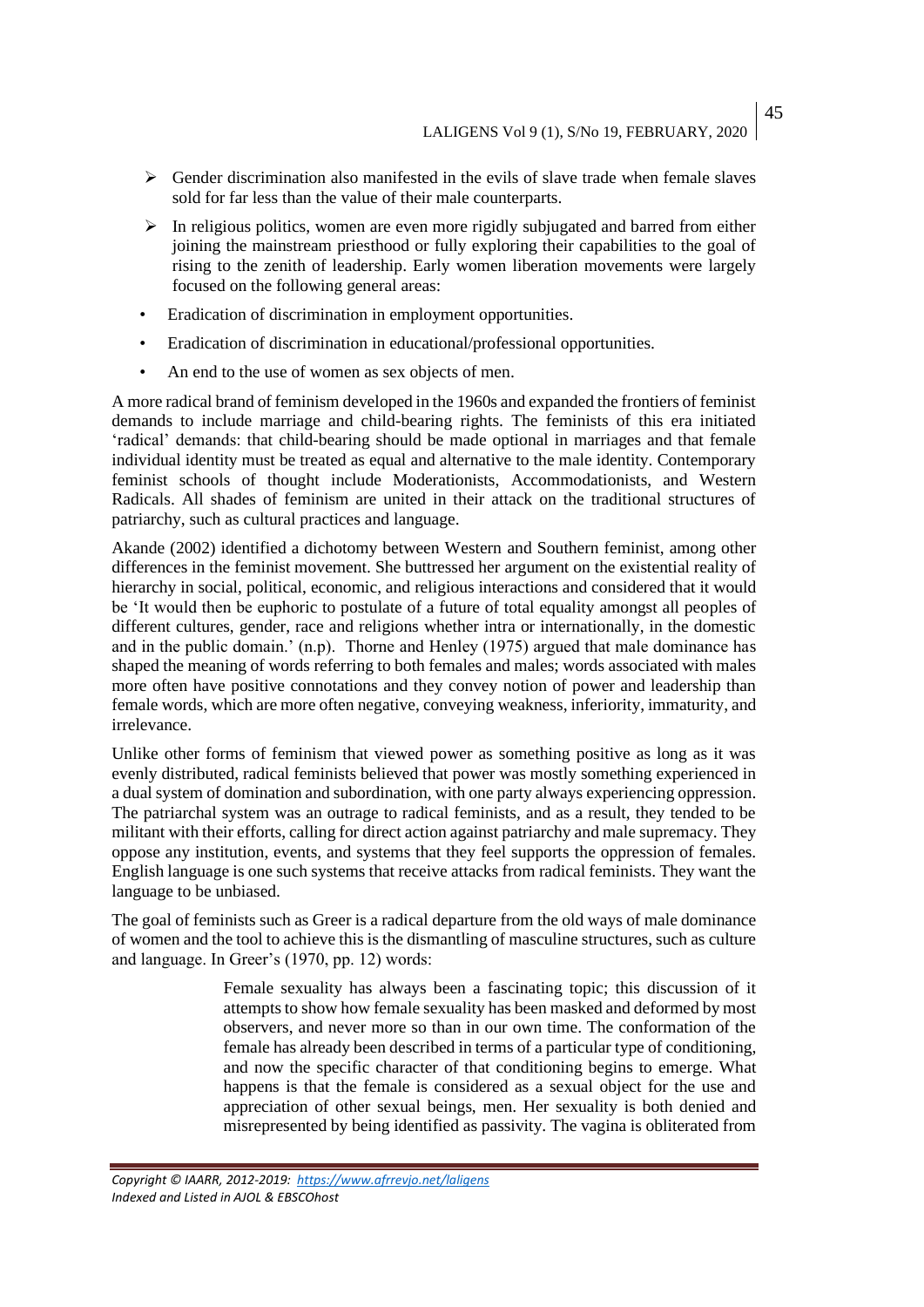the imagery of femininity in the same way that the signs of independence and vigour in the rest of her body are suppressed. The characteristics that are praised and rewarded are those of the castrate – timidity, plumpness, languor, delicacy and preciosity. Body ends with a look at the way in which female reproduction is thought to influence the whole organism in the operations of the Wicked Womb, source of hysteria, menstrual depression, weakness, and unfitness for any sustained enterprise.

This view has influenced many other feminists, some of whom have revolted against established models of beauty, marriage, family, virtue, motherhood, etiquette, language/expression, etc., as forms of the general agitation against gender inequality.

Sargın, and Koşaner (2016) investigated the features that make the speech of Turkish male homosexuals distinctive from the speech of Turkish male and female heterosexual speech. They cited Medhurst's (2002, pp. 314-315) view that many male to female transsexuals, transvestites and homosexuals speak in a significantly different way from heterosexual males and females, and their exaggerated manner of speech with a concern to sound like a woman makes them sound more distinct than either normal male or female speech. Their study concluded that pitch and range/intonation are the primary features that mark the speech of Turkish male homosexuals as distinctive from the speech of Turkish male and female heterosexuals.

Studies focused on the effect of gender on the use of language have generally concluded that there are various levels of differences between male and female use of language. Some of the popular studies and their findings are:

- 1. Jesperson (1922/1949), noted that female speech is more conservative and indirect than male speech; which tend to be coarse and profane.
- 2. Reik (1954); Labov (1966); Levine & Crockett (1966); Trudgill (1972); Kramer (1974) have suggested that men use more slang words and vulgar expressions than women.
- 3. Lakoff (1973) observed that men use stronger expletives while women use weaker or softer profanity.

Haas (1979, p. 616) summarized many of the distinctions of male and female use of English in the following words:

> Male speech and female speech have been observed to differ in their form, topic, content, and use. Early writers were largely introspective in their analyses; more recent work has begun to provide empirical evidence. Men may be more loquacious and directive; they use more nonstandard forms, talk more about sports, money, and business, and more frequently refer to time, space, quantity, destructive action, perceptual attributes, physical movements, and objects. Women are often more supportive, polite, and expressive, talk more about home and family, and use more words implying feeling, evaluation, interpretation, and psychological state. A comprehensive theory of "genderlect" must include information about linguistic features under a multiplicity of conditions.

However, Haas' views above and many of the findings of the studies reviewed about male and female use of language, especially the use of English language, have been affected by the changes both in gender political consciousness and its impact on language use. For instance, 'talk more about sports, money, and business' can hardly suffice as an exclusive male subject in this year, 2020! Sports and business are probably as much a male affair as it is a female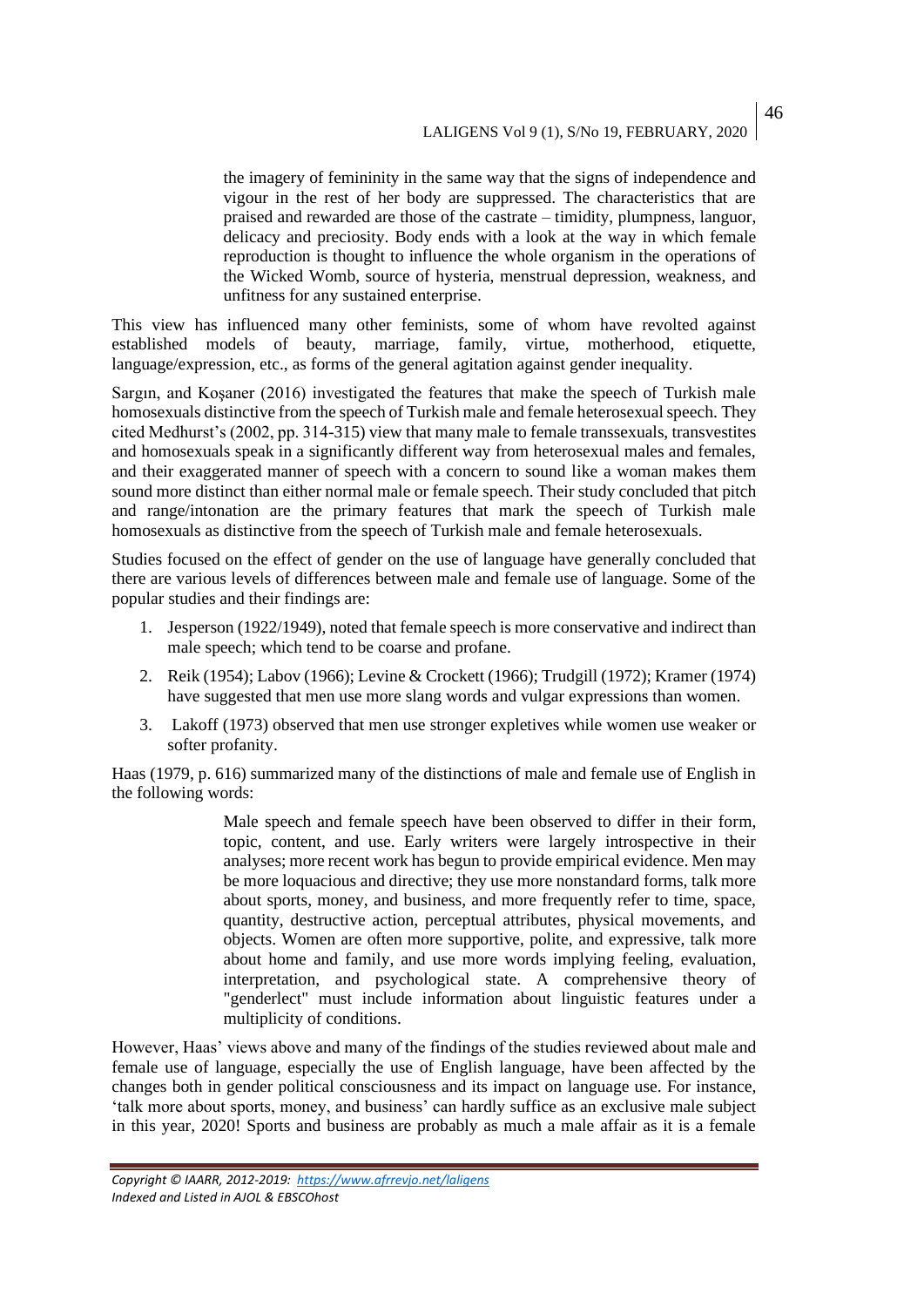affair. And millennial females are freer with the four-letter taboo word than the older generation of females.

# **Methodology**

The study is designed to be a quasi-experimental survey and it combined qualitative and quantitative principles of investigation. The data drawn for analysis are verbal responses; which the researchers converted to figures and analyzed against the background of the speech acts of the participants. Seven pre-determined questions and other follow-up questions that arose in the course of the discussions were used in the study.

The study targeted the entire 83 final year undergraduate students of the Department of English Studies, University of Port Harcourt in the 2016/2017 academic session. Only final year students were chosen because they had completed the four courses covered in the study.

The population sample was selected through a controlled random sampling procedure; which enabled the researchers to observe the principles of equality, diversity, and inclusion (EDI). The researchers pre-selected ten volunteer respondents (5 female and 5 male) to participate in the discussions at each of the three interview events of the study. Thus, a sample population of thirty students participated in this study. In line with requirements of EDI, both male and female genders had 15 participants in the study.

The focus group discussions (FGD) method was adopted in this study. Three loosely structured group interviews were conducted by the researchers and these enabled them to adjust interview content and also to interview several respondents systematically and simultaneously. Each group discussion was moderated at a different time by the researchers, who carefully took notes on proceedings. The researchers introduced lead questions/discussion points and encouraged the participants to freely express their views on the topics. The discussions are geared towards a group position point; which the researchers record as well as observe the dynamics of the interaction.

The data was analyzed with Ritchie and Spencer's "framework analysis" (Rabiee, 2004, p. 657); which allowed opinions to emerge both from research questions and from the narratives of research participants. The observations of the researchers also formed a crucial part of analytical instruments. Data were presented in tables and analyzed with simple percentages and significant ratios. The researchers classified and analyzed the data by relating them to established indices of gender-power dynamics.

## **Data Presentation**

The information obtained from FGDs is presented in the table 1 below.

**Table 1: Result of FGD with Respondents** 

| S/N           | <b>Lead Question</b>                  | <b>Summarized Findings</b>                   |  |  |  |
|---------------|---------------------------------------|----------------------------------------------|--|--|--|
|               | Do male and female students of the    | Participants unanimously agreed that there   |  |  |  |
|               | Department use different speech       | are significant differences                  |  |  |  |
|               | patterns?                             |                                              |  |  |  |
| $\mathcal{D}$ | At which point of your education and  | Majority of the participants agreed that the |  |  |  |
|               | socialization did you most develop    | most significant development occurred in     |  |  |  |
|               | gender political consciousness?       | the course of their university education.    |  |  |  |
| $\mathcal{R}$ | What factors are responsible for the  | Majority of the participants<br>listed:      |  |  |  |
|               | differences in the speech patterns of | socialization, male dominance, culture,      |  |  |  |
|               | male students of the Department?      | and social inequality.                       |  |  |  |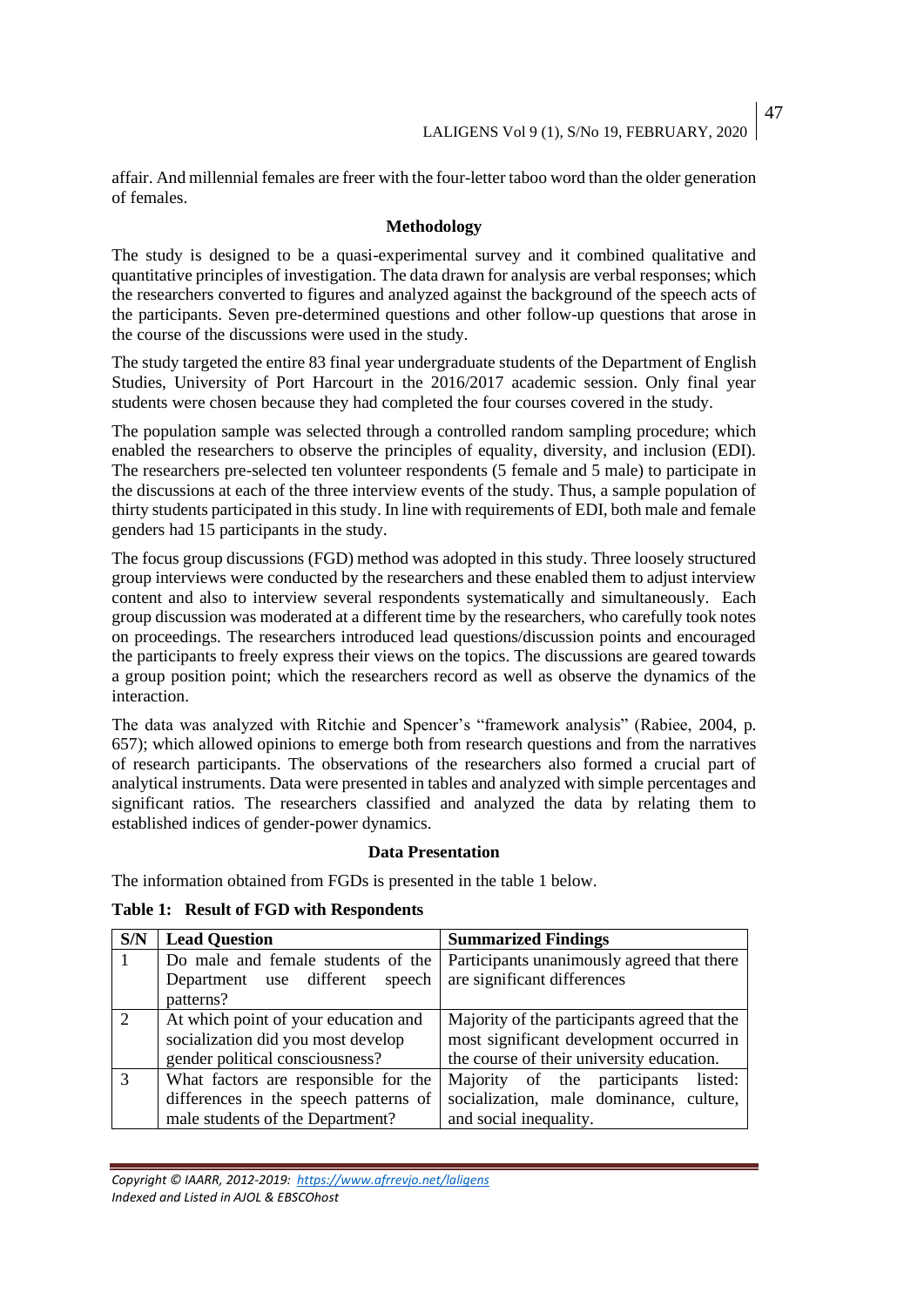# LALIGENS Vol 9 (1), S/No 19, FEBRUARY, 2020

| $\overline{4}$ | What specific features of cross gender<br>interaction would you most like to<br>change?            | Majority of the participants<br>listed:<br>socialization, male dominance, culture,<br>and social inequality.                                                                                                                                              |  |  |  |
|----------------|----------------------------------------------------------------------------------------------------|-----------------------------------------------------------------------------------------------------------------------------------------------------------------------------------------------------------------------------------------------------------|--|--|--|
| 5              | What features most characterize the<br>speech of female/male students of the<br>Department?        | Participants agreed that female speech is<br>characterized by indirectness, and is<br>therefore apologetic and flowery; while<br>male speech is characterized by vulgarity,<br>directness, and assertiveness.                                             |  |  |  |
| 6              | Would you support the male/female<br>gender on just any issues just because<br>you belong to them? | varied<br>Participant opinion on<br>this<br>significantly between agreement<br>and<br>modification.                                                                                                                                                       |  |  |  |
| $\tau$         | What specific factors enabled you to<br>develop this highest level of<br>consciousness?            | The participants listed the gender-related<br>courses they offered, the various forms of<br>media, and the activities of feminists and<br>women groups as top factors that enabled<br>them attain the highest level of gender<br>political consciousness. |  |  |  |

## **Data Analysis**

The data presented above are analysed in the following individual tables.

| anı<br>۱<br>÷ |  |
|---------------|--|
|---------------|--|

| S/N | <b>Lead Question</b>                                                                                         | Number. of<br><b>Participants</b> | <b>Male</b> | <b>Female</b> | <b>Yes</b> | N <sub>0</sub> |
|-----|--------------------------------------------------------------------------------------------------------------|-----------------------------------|-------------|---------------|------------|----------------|
|     | male<br>and<br>female<br>Do.<br><b>EST</b><br>of<br>students<br>Department use different<br>speech patterns? | 30                                | 15          | 15            | 30         |                |
| 2   | Did you develop your<br>highest gender political<br>consciousness<br>the<br>in<br>university?                | 30                                | 13          | 13            | 26         |                |

From the table above, the 10 student participants in each of the three panels were asked if male and female students use different speech patterns during conversation. The participants in the groups unanimously agreed that there are differences in the patterns of male and female students' use of English in the Department of English Studies, University of Port Harcourt. However, the participants shared different opinions on the extent of the differences; which views ranged from insignificant to significant. Their unanimous agreement answered in the affirmative, our research question (1) [Do male and female EST students speak differently in the process of communication?]. The study affirms that male and female students of the Department of English Studies, University of Port Harcourt use English differently.

When the participants had unanimously agreed that the speech patterns of male and female students of the Department of English Studies, University of Port Harcourt are different, the researchers asked them follow-up questions on their awareness of gender politics and they all answered in the affirmative. The researchers proceeded to ask them whether they developed the awareness before they were admitted to the university or in the course of their studies in the

48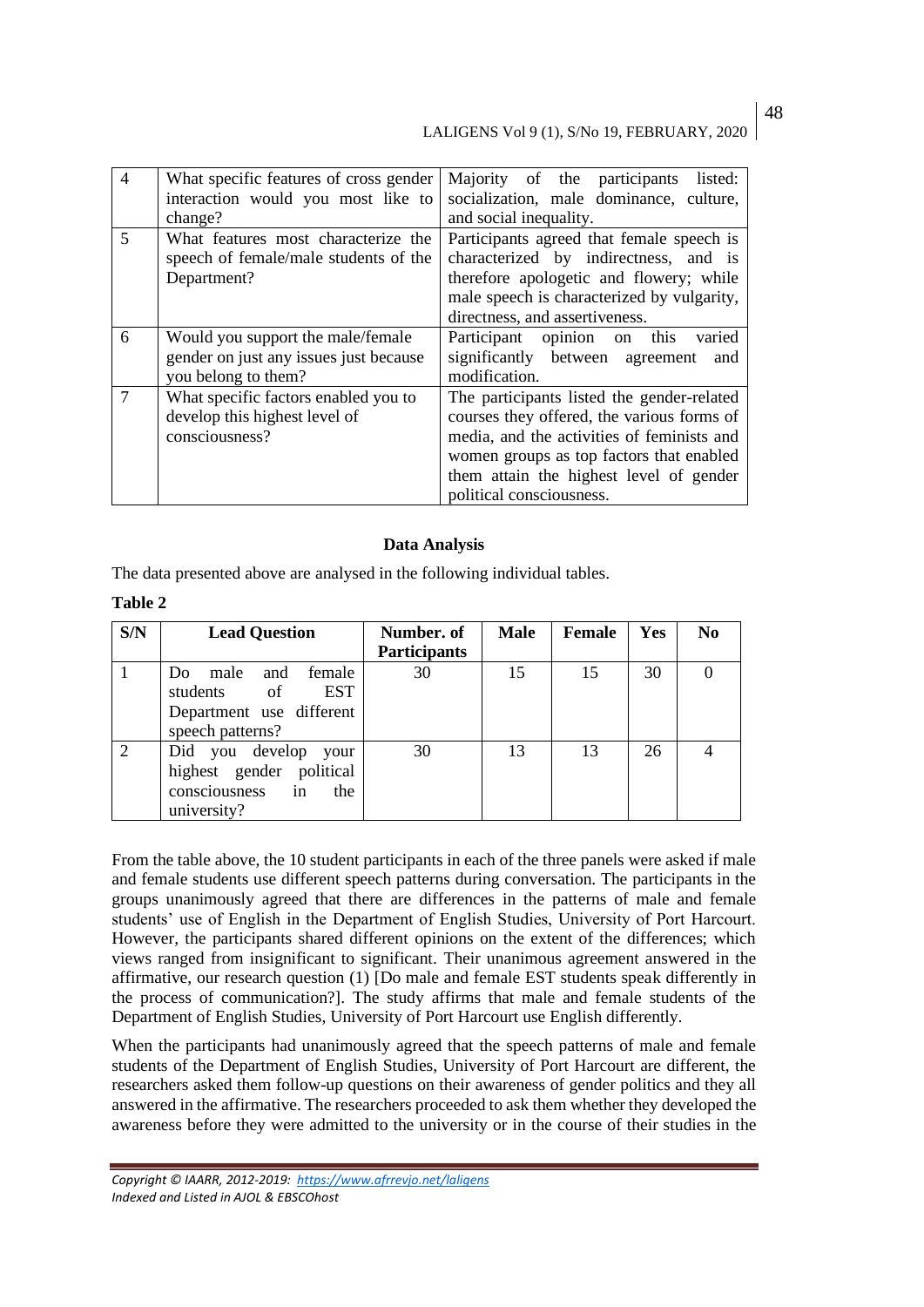49

university. 26 participants, representing 86% of the respondents, indicated that they attained their highest level of gender political consciousness in the university; while 4 participants, representing 14% of the respondents, indicated that they were already active on gender issues before their university admission. This result from item 2 on the table above provided positive answers to our research question (4): Did the four EST courses listed in this study contribute to this consciousness? It indicated that the learning outcome of the four EST courses listed in this study is positive: the students are significantly conscious of gender issues and are actively engaged in strengthening gender political manifestation and awareness. While this discussion was going on, we observed that male students interrupted one another and female students more than the female students did. When the argument became intense, many female participants became reticent while the male participants tend to become more excited and argumentative at that point.

# **Table 3**

| S/N            | <b>Lead Question</b>                                                                                                                                                                        | Numl<br>Partic | Male | Femal | ominano<br>Male | Culture | nequali<br>Social | Religion      |
|----------------|---------------------------------------------------------------------------------------------------------------------------------------------------------------------------------------------|----------------|------|-------|-----------------|---------|-------------------|---------------|
| 3              | What factors are responsible<br>for the differences in the speech<br>patterns of male students of the<br>Department? (Socialization,<br>male dominance, culture, and<br>social inequality.) | 30             | 15   | 15    | 9               | 14      | 5                 | $\mathcal{D}$ |
| $\overline{4}$ | What specific features of cross<br>gender interaction would you<br>most like to change?                                                                                                     | 30             | 15   | 15    | 16              | 8       | 3                 | 3             |

The data in the table above shows that the participants were given some options of factors which could be responsible for the difference in male and female speech patterns. These factors include: male dominance, culture, social inequality and religion. From the table, out of the 30 participants selected for this study, 9 participants (30%) agree that male dominance is the major factor, 14 participants (47%) agree that culture is the main contributing factor, 5 participants (17%) agreed that social inequality is the main factor, while 2 participants (7%) accepted religion as a major factor of the differences in male and female use of English. From table 3, we can deduce that culture is the most significant factor that contributes to the differences in the speech pattern of male and female students in the Department of English Studies, University of Port Harcourt.

From the table, we also identified that respondents would most like to eliminate male dominance in the cross-gender interactions of male and female students of the Department of English Studies, University of Port Harcourt. Male dominance polled 53% of overall responses on item 4 on Table 3 to emerge the cross-gender feature of English that respondents most desire to eliminate. Culture polled 27% to occupy the second position. Both religion and social inequality polled 10% each and became the least significant of the features that respondents desired to change. The table above provided an answer to our research question 2 which sought to identify the factors that contribute to the differences in the speech patterns of male and female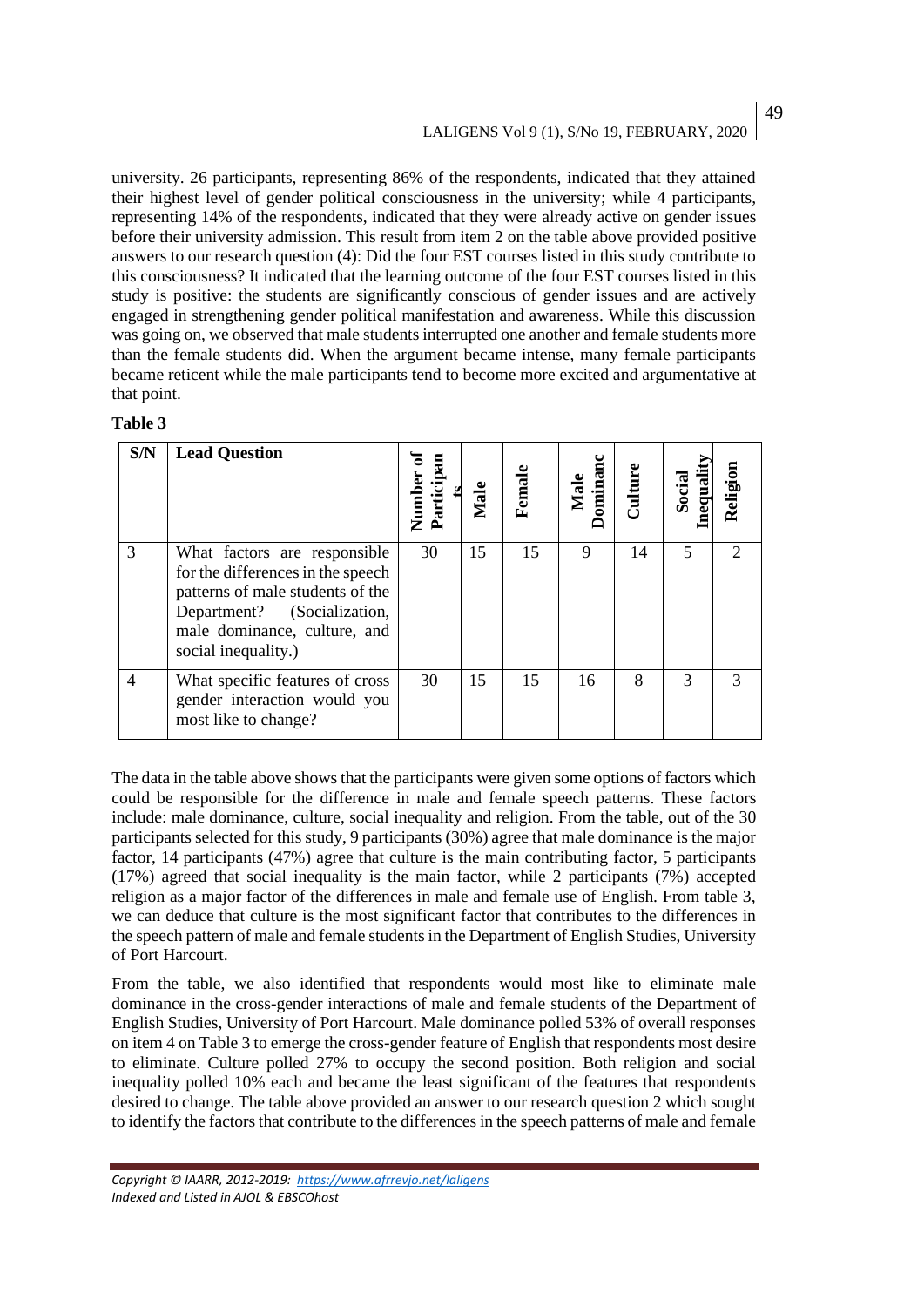students of the Department of English Studies, University of Port Harcourt. These results answer research question 2 (Does gender affect interaction among male and female EST students?) in the affirmative.

It was observed that male participants were still more talkative and cared little about interrupting others. Yielding the floor to other panelists was a tug of war for male participants, who frequently interrupted others, seized the floor, and tried to keep it as long as they could.

| и<br>н | L<br>н |  |
|--------|--------|--|
|        |        |  |

| S/N | <b>Lead Question</b>                                                                                     | Number of<br><b>Participants</b> | Indirectness/group<br>non-allegiance                                                                                  | Directness/group<br>allegiance                                                                          |
|-----|----------------------------------------------------------------------------------------------------------|----------------------------------|-----------------------------------------------------------------------------------------------------------------------|---------------------------------------------------------------------------------------------------------|
| 5   | What features most<br>characterize the<br>speech of<br>female/male<br>students of the<br>Department?     | 30<br>Male 15<br>Female 15       | 12 females and 2 males<br>voted that they would<br>be careful and indirect<br>when talking about<br>sensitive issues. | 3 females and 13<br>males voted that<br>they would be direct<br>and not careful<br>despite the subject. |
| 6   | Would you support<br>the male/female<br>gender on just any<br>issues just because<br>you belong to them? | 30<br>Male 15<br>Female 15       | 9 males and 6 females<br>will consider the issue<br>before supporting their<br>gender.                                | 9 females and 6<br>males will certainly<br>support their gender<br>on any issue                         |

In order to vary the pattern of interaction, the participants were not asked to make direct choices of options in the above questions. Rather, they were first engaged in a discussion of the two questions and later vote for one of the pair of options; while the researchers listened attentively and took notes that enabled them to identify the features presented in the table above. In response to item 5 on Table 4 above. 14 respondents comprising 12 females and 2 males or a percentile of 47 preferred indirectness and its apologetic, flowery, and euphemistic subcomponents. The majority of these respondents are females. On the other hand, 16 respondents (53%) comprising 13 males and 3 females opted for directness in speech with its characteristics of vulgarity, assertiveness, and slanginess. From the discussion, we were able to identify that male speech is authoritative, carefree, direct and assertive. The authoritative nature of male speech was obvious as the male participants in the discourse tended to use imperative sentences and appeared to be self-confident. The male participants also made use of vulgar terms during the discussion and were far more interruptive of themselves and the female students alike during the panel discussion. Male speech was noted to be direct as the male participants bluntly expressed their views without euphemizing it. Their speech was also noted to be assertive as they were too confident (and often boastful) in giving opinions without considering if they may be wrong.

The researchers steered the discussion to issues of sex and sexuality (such as: Are you in a sexual relationship? What do males want from females in a relationship? What types of sexually transmitted diseases do you know and how does each manifest? Etc.) and discovered that the female speech pattern is euphemistic. Euphemism is a figure of speech which uses pleasant expressions to refer to unpleasant things or uses a less offensive expression to refer to taboo words or offensive expression, for instance, using "kick bucket" to refer to death. At this stage of the discussion, the female students became generally bashful while the male students easily and explicitly discussed the subject of sex and sexuality. The male participants tended to refer to sex organs and sexual activities more directly than the females who generally preferred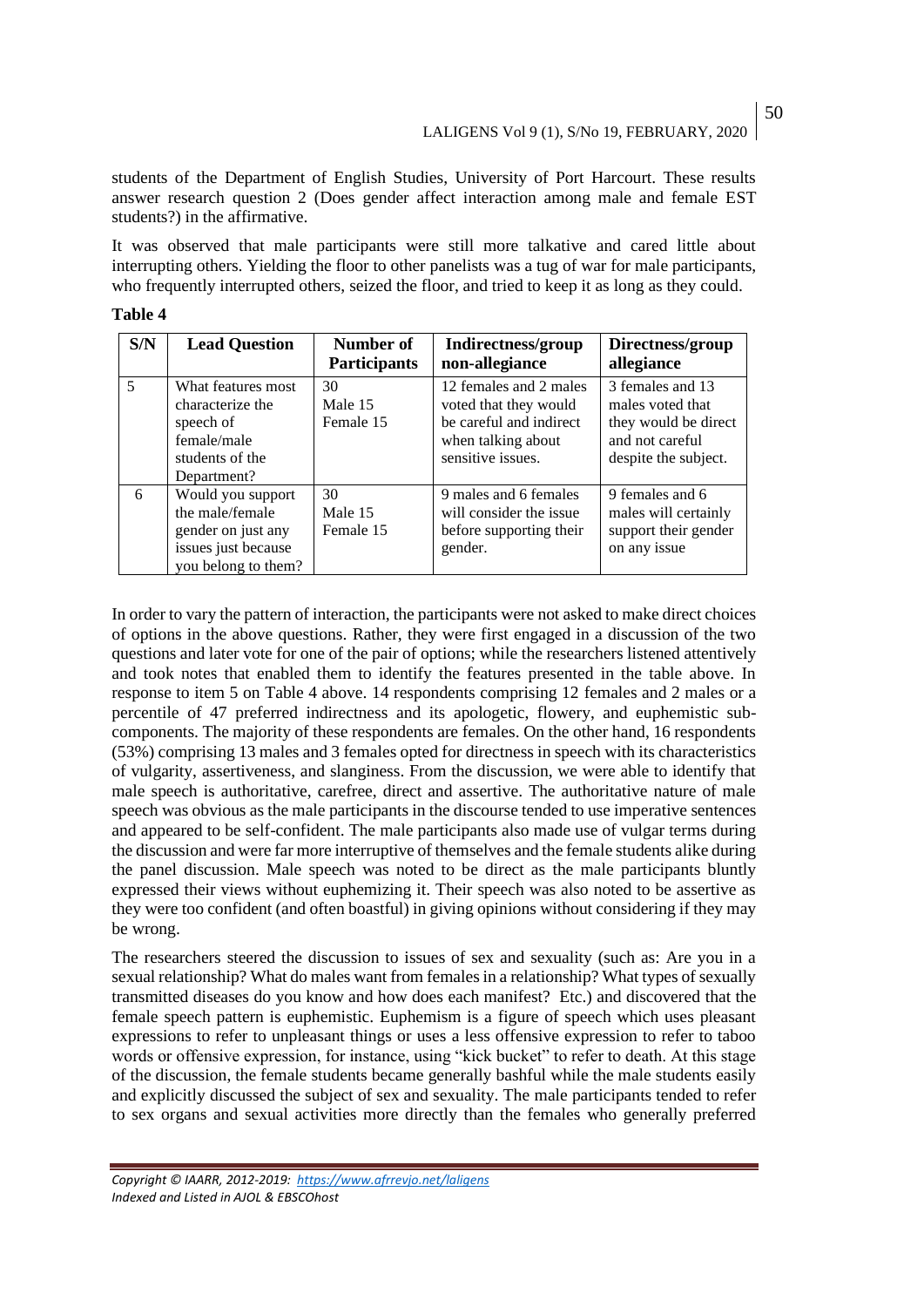euphemisms for the same organs and activities. Such euphemisms include: 'cucumber', 'thing', and 'banana' for the male phallus.

In response to item 6 on table 4, the panel was sharply divided into two equal groups. 15 participants (50%) indicated that they would support their gender on all issues while the remaining 15 participants (50%) indicated that they would first consider the issue at stake and what is logical before deciding to support any group. Interestingly, each of these two groups has male and female participants: 9 males (60% of overall male study population) and 6 females (20% of overall female study population) would not join a gender band wagon while 9 females (60% of overall female study population) and 6 males (20% of overall male study population) would gladly join a gender band wagon in any situation. This result indicated that male students are nonchalant and less committed to group interest while female students are more active in gender politics. This response has answered our research question 5 (Does their passion on the issues of gender politics align with their individual gender?) in the negative.

#### **Table 5**

| S/N | <b>Lead Question</b>                                                                       | Participant<br>mun<br>Num    | course<br>Gender<br>based | Feminist<br>women<br>acti | Various<br>ă<br>forms |
|-----|--------------------------------------------------------------------------------------------|------------------------------|---------------------------|---------------------------|-----------------------|
|     | What specific factors<br>enabled you to develop<br>this highest level of<br>consciousness? | 30<br>Females 15<br>Males 15 | 23                        |                           |                       |

In their responses to item 7 on Table 5, the participants overwhelmingly chose the gender related courses they undertook in the Department as the major source of their gender political awareness. 23 participants (77%) indicated that gender related departmental courses raised their gender political awareness to its highest levels. 'Feminist and women group activities' was the major motivating factor for 5 participants (17%), while 'various forms of the media' motivated 2 participants (7%) to their highest levels of gender political awareness. These responses further answer research question 4: Are the participants conscious of issues of gender politics? It reiterated the contributions of the EST courses to the gender political consciousness of the participants.

## **Test of Hypotheses**

The research questions tested in the analysis were applied to the three null hypotheses to check the validity of the findings. The first research question (Do male and female EST students speak differently in the process of communication?) was answered in the affirmative with the data and analysis presented on Table 2. The finding was a unanimous agreement by participants that differences exist between the use of English of male and female EST students. Item 4 on Table 3 also indicated that all the respondents identified 4 specific causes of the differences and a 47% majority chose 'Male dominance' as the factor that they would most like to eliminate. These results disprove Null Hypothesis 2; which stated that 'There are no observable genderbased differences between male and female EST students' use of English'. Therefore, there are gender-based differences in the use of English between the participants.

51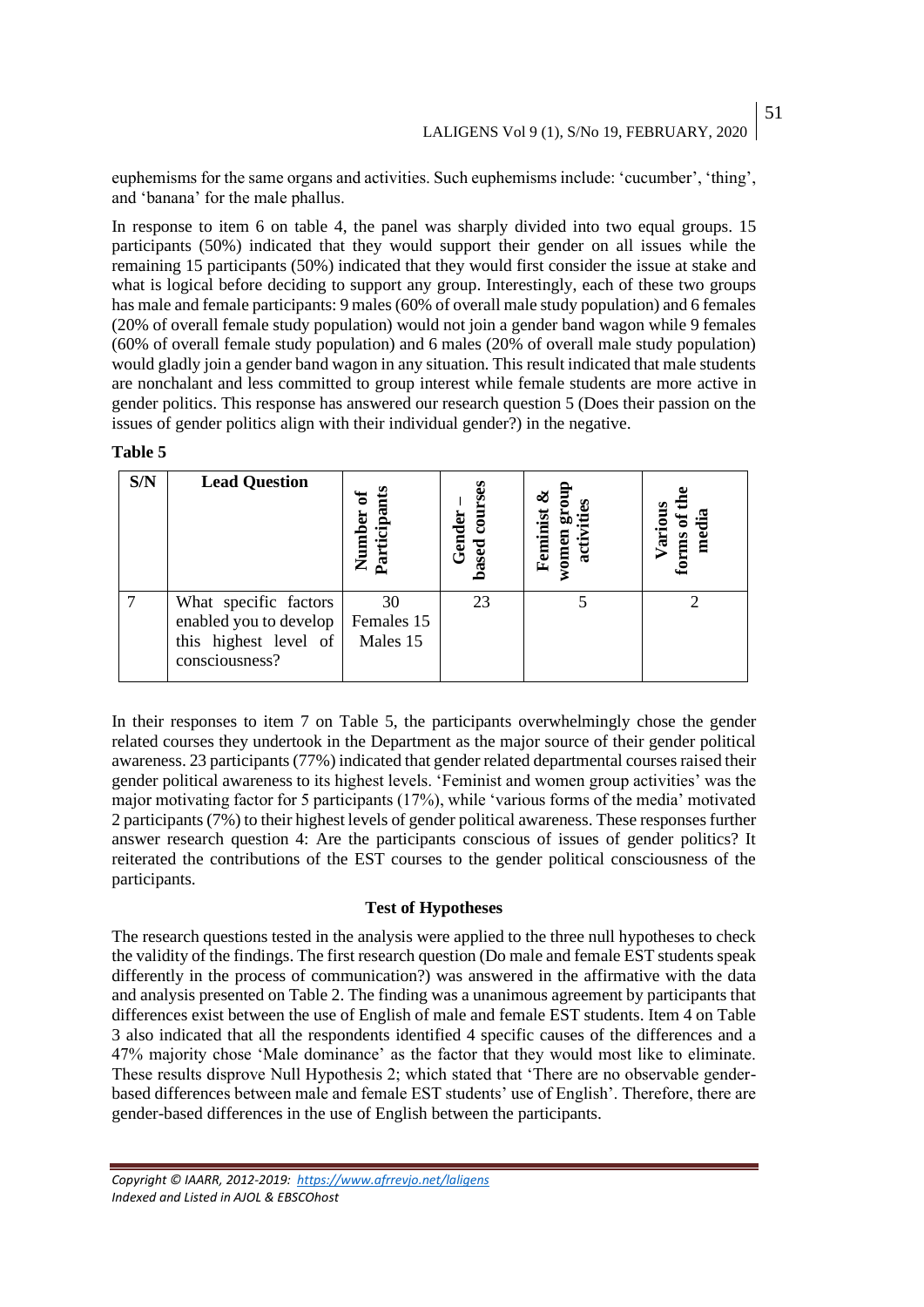# LALIGENS Vol 9 (1), S/No 19, FEBRUARY, 2020

The result from item 2 on Table 2 provided positive answers to our research question (3): Are the participants conscious of issues of gender politics? An overwhelming 86% of the respondents indicated that they attained much of their gender political consciousness in the course of studying the four listed courses at the Department. Similarly, item 7 on Table 5 elicited 77% affirmative answers from participants that claimed that the gender related EST courses were the major factors responsible for their high-level gender political consciousness. This result indicated that the learning outcome of the four EST courses listed in this study is positive and that they raised the students' awareness of gender politics; and so, both Null Hypotheses 1 (There is no evidence of consciousness of gender politics in the use English language by male and female EST students.) and 3 (The EST courses listed in the study did not contribute to the patterns of gendered interaction by male and female EST students in the study and the participants' gender consciousness.) are rejected and their alternatives are accepted. The EST students in the study are consciously and actively engaged in gender politics and the listed courses significantly boosted the students' gender political consciousness.

All three null hypotheses are therefore rejected and their alternatives are accepted to validate the findings of this study.

#### **Summary**

The participants demonstrated significant awareness of gender politics and generally expressed the view that male students tend to speak as they deem fit and also use words that females would consider indecent. In contrast, females are socialized into timidity and females who attempt to go against the roles ascribed to them by the society are often regarded as social misfits or lacking good upbringing. To buttress her view on this subject, a participant cited a community in Obubra, Cross River State, Nigeria, where she alleged that although boys and girls grow up speaking the same patterns of their local language, they are socialized into using significantly different forms of expression when they become adult men and women.

During the discussion, the researchers observed some of the features that earlier researchers had identified as characteristics of female speech and these include: apologetic, flowery and euphemistic expressions. The female students often spoke as though they were apologizing for some unknown errors or that they needed permission to take turns in cross-gender communication. Their speech is also characterized by flowery terms through their preponderant use of modifiers such as adverbs and adjectives. However, these adjectives help to beautify the speech of the female students and in the follow up questions, participants agreed that female students are more proficient speakers of English than their male counterparts.

#### **Conclusion**

The study is a response to the debate on the asymmetric nature of the use of English between male and female speakers of the language. Feminists have made significant progress in their commitment to attain equality for all humans without prejudice to whether they are males or females. This study exploited Radical Feminism and the highlight it brought on dismantling masculinizing elements of language as a basis for the investigation of the gender political consciousness and variation in the speech of male and female students of the University of Port Harcourt. Student participants in the FGD generally agreed that differences exist in the English language used by male and female students of Uniport. They also agreed that the differences are the result factors such as socialization, religion, personal choices, male dominance, and culture while the researchers observed differences between male and female participants in the FGD in discourse strategies such as: turn-taking, lexical choices, use of minimal responses, use of questions, interruptions, loud and aggressive arguments, politeness, and the use of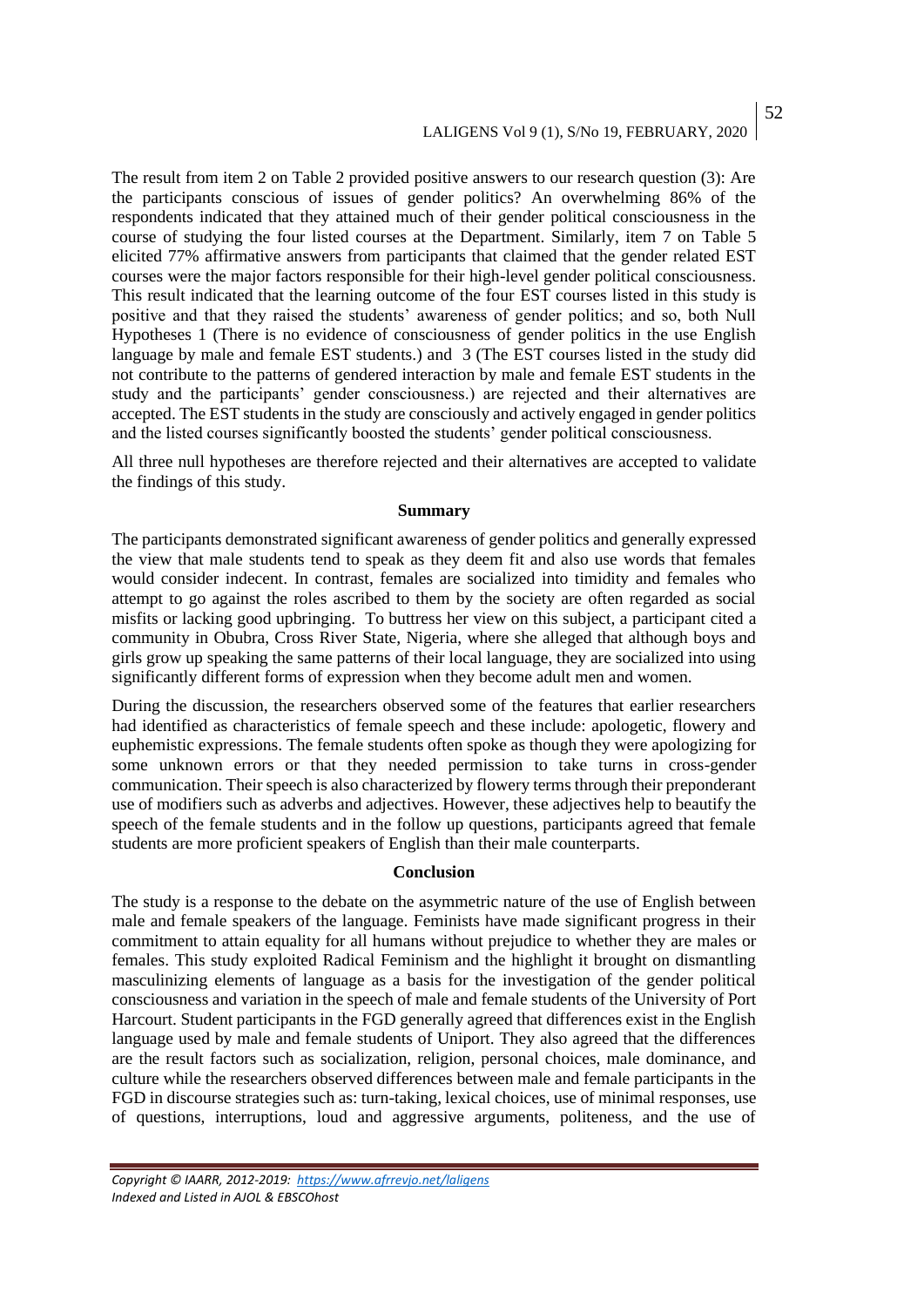53

imperatives. Based on this compelling evidence, our observations, and the majority views expressed by participants, we sum up that there are differences in patterns of use of English between the two genders sampled in the study and that the roles the society has ascribed to men and women are responsible for the differences in speech patterns of male and female students of the Department of English Studies, University of Port Harcourt. Society is responsible for socialization into masculinity and femininity; masculinity is the role that society expects males to fulfil while femininity refers to the roles society reserves for females. We sum up also that the participants are not only conscious of gender issues but also active participants in gender politics; which activism was developed by the gender-based courses they undertook in the Department of English Studies, University of Port Harcourt, Port Harcourt, Nigeria.

#### **Recommendations**

Based on the findings and conclusion presented above, the researchers make the following recommendations:

- 1. Gender-based courses offered in the Department should emphasize all of gender equality diversity, inclusion, and mutual respect of the human species. All forms of discrimination, such as racial, religious, ethnic, and cultural biases, should be integrated into the commendable feminist movement to restructure a society that is inherently structured on inequalities and oppression of segments of its population. The successes of the feminist movement will avail little to women if they are still victims in other strata of the oppressed; such as victims of racism, ethnicity, fanaticism, and cultural biases.
- 2. A general studies course in gender politics should be created and placed at the same pedestal as other General Studies Courses for all undergraduates of the University of Port Harcourt. Students in other departments of the University ought to learn the important life skills presented in the subject in order to function effectively in contemporary society. Such a course would significantly enhance their social and communicative skills.

#### **References**

- Ahaotu, J. O., Onuagha, M. & Ibrahim, A. A. (2013). Gender politics in so long a letter: Mariama Ba's peculiar approach to a common issue. In Ndimele, O.-m., Nwala, A. M., Ngwoke, O. O., & Ahaotu, J. O. (eds). *Language, literature & literacy in a developing nation,* Pp. 29-39. Port Harcourt: M & J Grand Orbit Communications Ltd.
- Akande, D. M. (2002). A stylistic analysis of some linguistic expressions of the new information age within the context of feminism and indigenous culture. A paper presented at the Townsville International Women's Conference, 3-7 July 2002 at James Cook University, Australia.
- de Beauvoir, S. (1949). *The second sex* (*Le deuxième sexe*). Parshley, H. M. (Translator & Editor). (n.p). Vintage.
- Greer, G. (1970). *The female eunuch*. Retrieved on August 20, 2017 from: <https://www.blinkist.com/en/nc/reader/the-female-eunuch-en/> and https://www.marxists.org/subject/women/authors/greer-germaine/female-eunuch.htm
- Haas, A. (1979). Male and female spoken language differences: Stereotypes and evidence. *Psychological Bulletin*. Vol. 86 (3), pp. 615-626. Retrieved on October 19, 2019 from:

*Copyright © IAARR, 2012-2019: <https://www.afrrevjo.net/laligens> Indexed and Listed in AJOL & EBSCOhost*